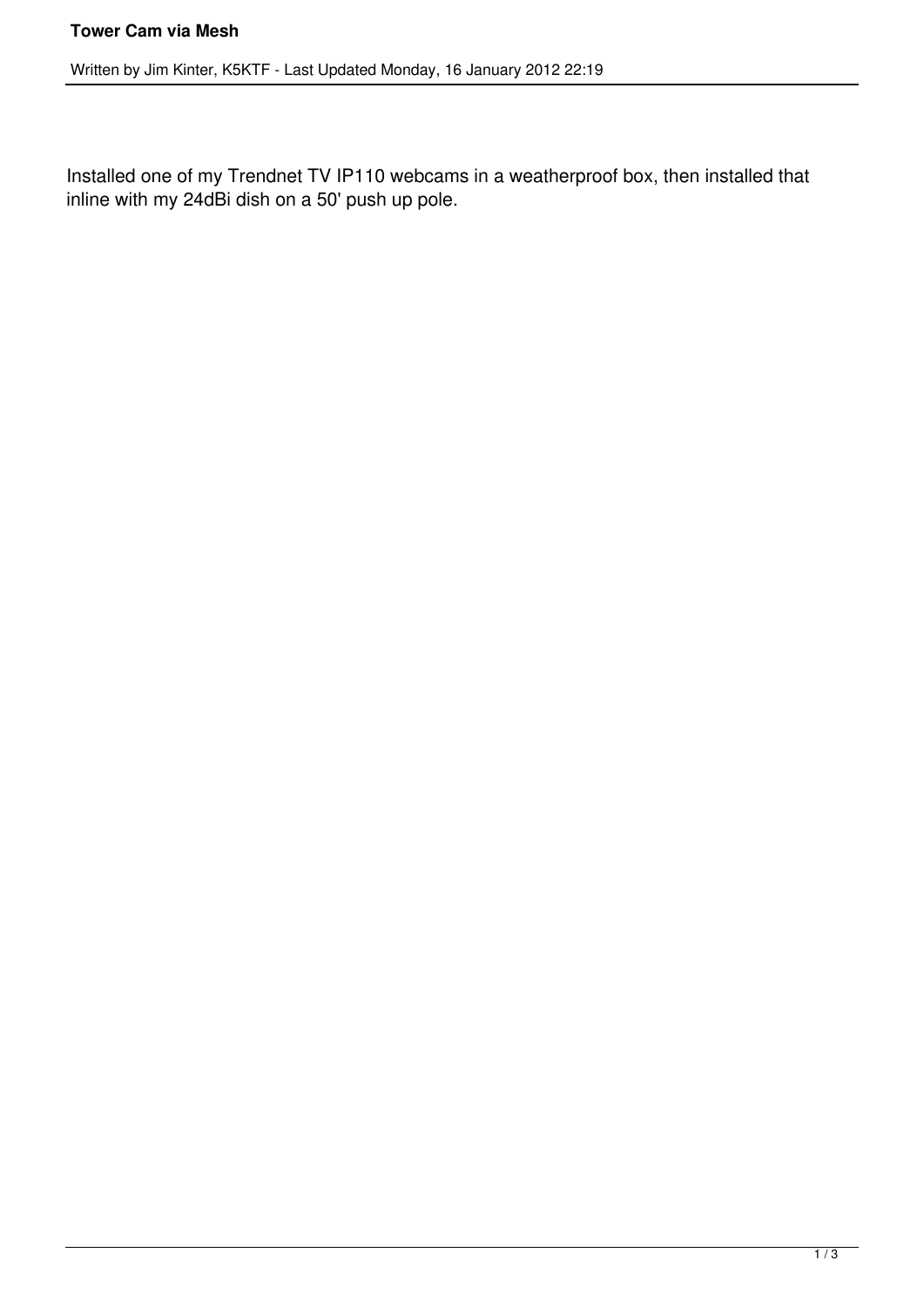## **Tower Cam via Mesh**

Written by Jim Kinter, K5KTF - Last Updated Monday, 16 January 2012 22:19